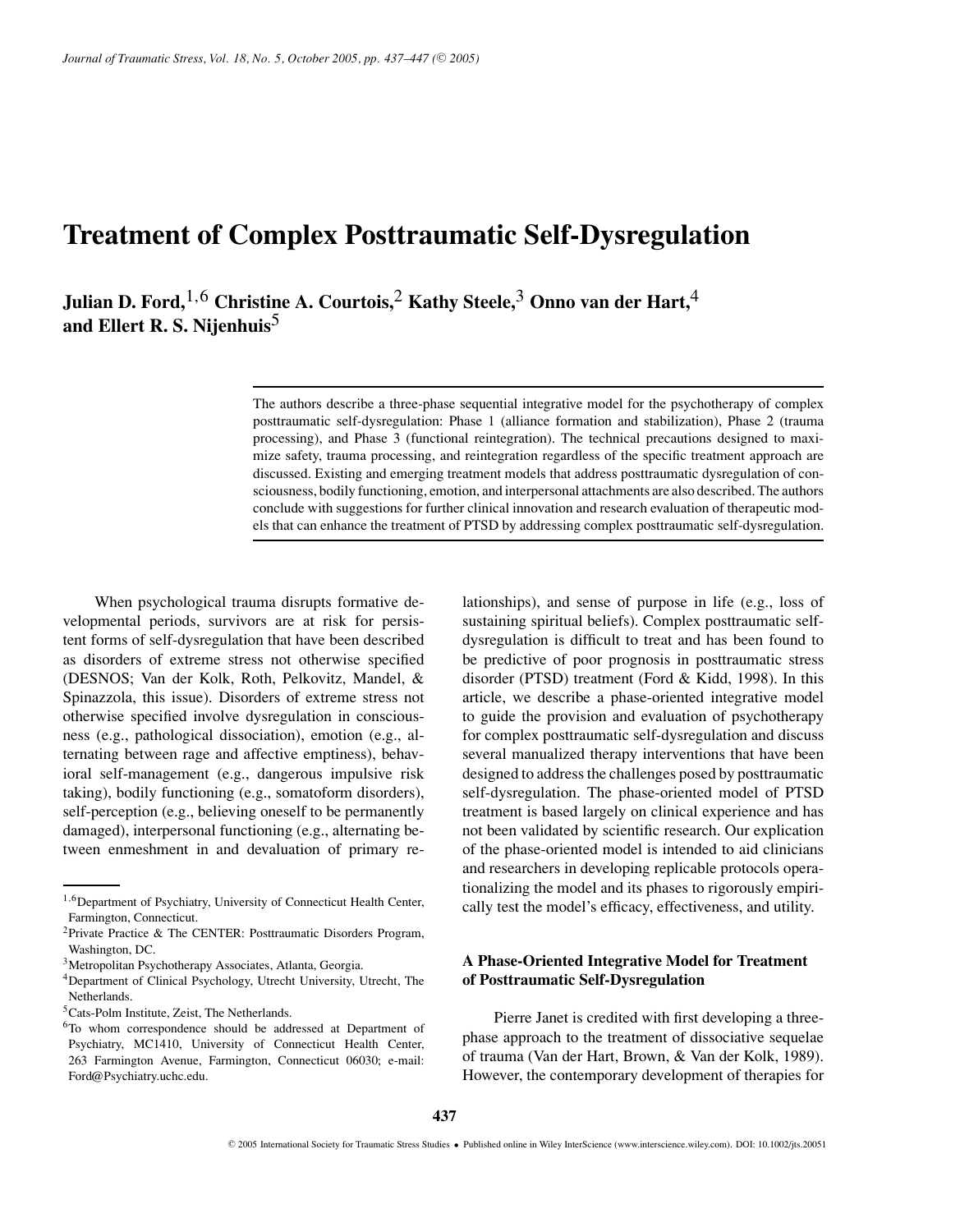posttraumatic self-dysregulation did not begin in earnest until it became apparent in the late 1970s that sexual abuse, incest, and domestic violence were prevalent among girls and women (Herman, 1992)—a finding also applicable to men (Gartner, 2000). As clinical observation and research findings led to increasing recognition of the complexity of the clinical presentation and needs of childhood abuse survivors, and as the delayed or false memory controversy emerged, therapists began to develop trauma treatment models that proceeded in phases similar to those articulated by Janet (Briere, 2002; Brown, Scheflin & Hammond, 1998; Chu, 1998; Courtois, 1999; Herman, 1992; Van der Hart, Van der Kolk, & Boon, 1998).

The three phases involve (1) developing a working alliance, enhancing safety by stabilizing suicidality, impulsivity, and pathological dissociation, and acquiring or accessing core self-regulatory skills, adaptive beliefs and relationships that were lost or never attained in earlier development (Ford, Fisher, & Larson, 1997); (2) recalling trauma memories with a goal of achieving "mastery over memory" (Harvey, 1995)—a more inclusive, emotionally modulated, and organized autobiographical memory and a more mindful and self-determined orientation to present living and future planning; and (3) enhancing meaningful ongoing involvement in viable interpersonal, vocational, recreational, and spiritual relationships and pursuits. In practice, phase-oriented treatment often takes the form of a recursive spiral (Courtois, 1999). The issues addressed and biopsychosocial processes involved in each phase frequently are returned to in subsequent phases. For example, the shame, guilt, and disgust associated with a sense of being damaged or a terror of rejection, betrayal, and abandonment tend to emerge anew in each treatment phase even after apparently having been dealt with in earlier phases of treatment. Across all theoretical models of psychotherapy, phase-oriented trauma treatment involves enhancing the recognition (rather than avoidance) of posttraumatic self-dysregulation in tolerable ways and amounts in order to promote proactive self-regulation.

#### *Phase 1: Engagement, Safety, Stabilization*

Treatment first involves a primary emphasis on safety—real and perceived—along with skills building and psychoeducation within the broader context of a relational approach (Brown et al., 1998; Chu, 1998; Courtois, 1999; Herman, 1992). A critical challenge involves enabling the client to gain control of overwhelming affect, impulsive behavior, and self-destructive thoughts and behaviors by anticipating and replacing them with self-management strategies (Linehan, Tutek, Heard, &

Armstrong, 1994). Safety requires control of maladaptive behaviors such as self-harm, suicidality, unhealthy risk taking, substance abuse, eating disorders, and tolerating or inflicting relational aggression. Self-management involves safety planning to assist the client in assuming responsibility for collaborating with people in his or her support network and treatment system to prevent or manage crises and dangerous risk taking (Chu, 1998; Pearlman & Courtois, 2005).

Psychoeducation contributes to enhanced selfmanagement by de-mystifying the treatment process (e.g., collaborative setting and revision of goals; informed consent; parameters of therapeutic boundaries) and explaining the biological, psychosocial, and traumatic aspects of symptoms and disorders. Education enables the client to begin to experience the therapist as consistently present and helpful, rather than as withholding, controlling, rejecting, mysterious, or dangerous. The client's response to education also reveals strengths that can become a basis for overcoming helplessness without invalidating unmet dependency needs (Steele, Van der Hart, & Nijenhuis, 2001, 2004).

Phase 1 also involves developing an empathic, consistent, well-bounded working alliance that supports and guides the client throughout therapy, and serves as a model for "containing" (rather than avoiding or flooding) intense emotions and impulses. Developing a working alliance with dysregulated individuals often is difficult and timeconsuming, with repeated testing of the therapist both directly (e.g., challenging the therapist's expertise or therapeutic ground rules) and indirectly (e.g., behavioral reenactments or transference reactions; Pearlman & Courtois, this issue). Resolving long standing feelings of mistrust which often are grounded in a legitimate sense of betrayal and violation in formative relationships that were traumatic or trauma-affected—requires reliability, clarity of therapeutic focus, and good boundaries on the therapist's part. The most difficult barrier to a working alliance in many cases is that the client has had very few and highly erratic experiences in which she or he could learn how to safely "join" with a caregiver without becoming enmeshed and over-dependent, or detached and both rejecting and rejected. Most fundamentally, as amply illustrated by the clinical research literature on "disorganized attachment" (Ford, 2005), clients may not have experienced caregivers who consistently self-regulated their own emotions and bodily reactions, and who used their own self-regulation as a template that the client likely experienced as a prototype for her or his own self-regulation. Therefore, the client may approach the therapeutic relationship in an apparently "disorganized" manner—alternately demanding and withdrawing, pleading for and rejecting help, being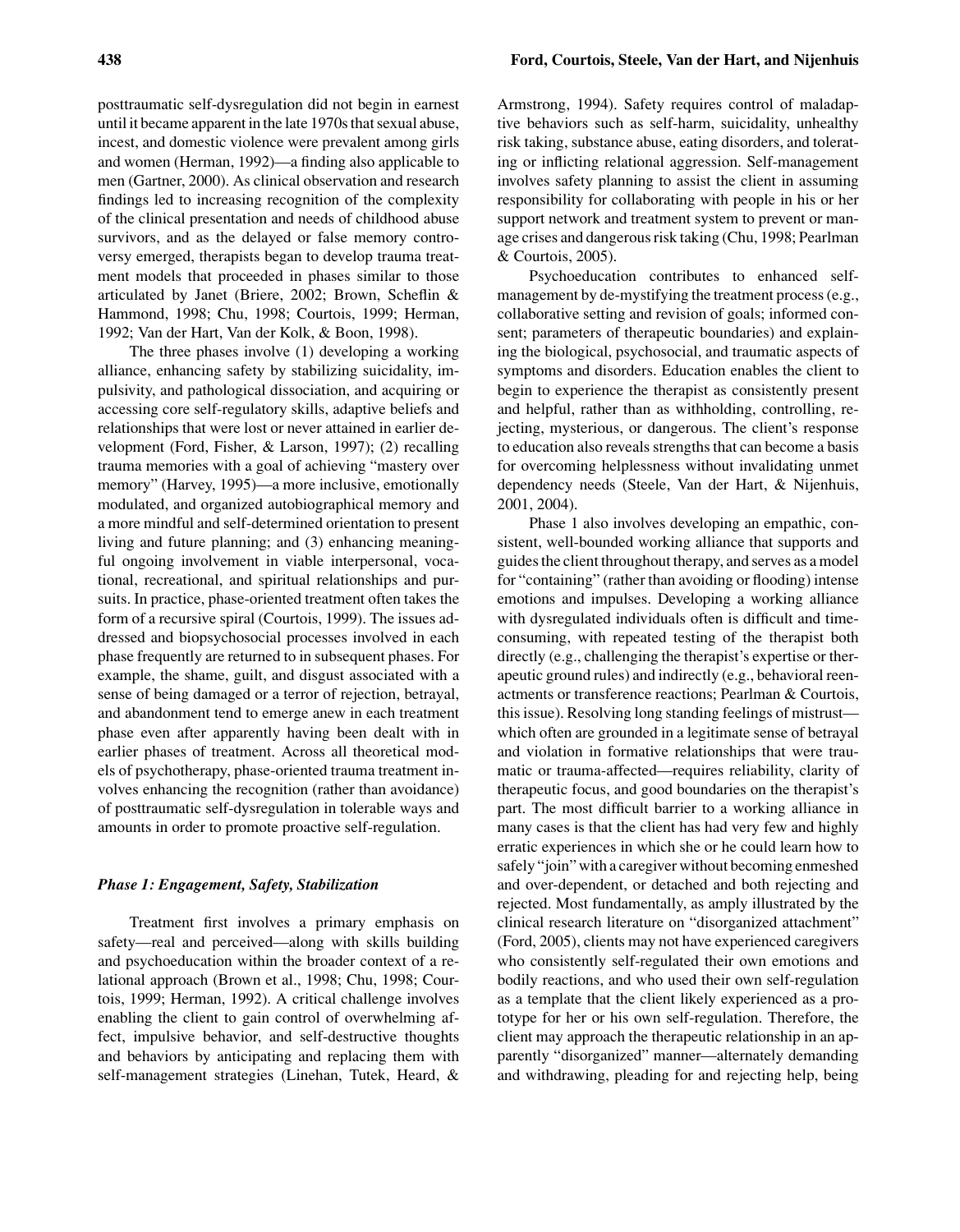in crisis or being indifferent—that can be understood as an expression of an inability to regulate intense and often contradictory feelings and impulses in early attachment relationships.

Phase 1 work occurs on nonverbal as well as verbal levels. The therapist tracks the client's nonverbal behavioral and bodily communications (of which the client usually is unaware), and nonintrusively assists the client in recognizing and adaptively utilizing bodily (Ogden & Minton, 2000) and affective (Fosha, 2000) feelings and associated thoughts. Across therapeutic modalities and theoretical orientations, this subtle nonverbal "co-regulation" (Solomon & Siegel, 2003) is critical to the development of a working alliance (Pearlman & Courtois, 2005) and self-regulation.

Early in treatment, while the client is still uncertain about engaging emotionally in a relationship with the therapist and in the work of therapy, crises often emerge both in and between sessions. These may be understood in several ways: as transferential trauma reenactments (e.g., the therapist's empathic yet bounded caregiving as a trigger for reexperiencing fears of abuse, betrayal, or abandonment), as a testing of the therapy frame (e.g., probing to determine if the therapist will react aggressively or neglectfully, or become enmeshed and intrusive), or as testing of the client's own capacity to tolerate change and increased awareness (e.g., checking to see if it is safe to feel and express extreme confusion, neediness, rage, or hopelessness). Basic self-care skills and the availability of safe and trauma-sensitive treatment for severe crises are critical resources for therapist and client in Phase 1 treatment (Courtois, 1999; Steele et al., 2001). Pharmacological evaluation (Friedman, Donnelly, & Mellman, 2003) by a psychiatrist familiar with PTSD can contribute to Phase 1 stabilization when provided within the context of alliance- and skills-building.

At this early stage of treatment, shifts in thinking, feeling, social interaction (including developing trust in the therapist), and bodily and environmental awareness may trigger intrusive traumatic memories. When this happens spontaneously, the therapeutic challenge is to assist the client in using self-regulation skills to contain the memories and related affects—thus assisting the client in managing intrusive reexperiencing and gaining "mastery" of his or her own memory (Harvey, 1996), not total control, but rather the ability to modulate and titrate ordinary remembering and posttraumatic reexperiencing. The client can learn that traumatic memories or affects are not necessarily toxic or overwhelming when modulated with self-regulation skills. The therapist also may comment on trauma-relevant themes (e.g., being or feeling trapped, helpless, blocked, stigmatized) when they are evident in the client's spontaneous disclosures. This is not confrontational interpretation designed to raise the client's anxiety; rather, it is an empathic and educative statement clarifying and validating the often otherwise confusing and demoralizing thoughts, emotions, and states of mind associated with self-dysregulation. Thematic comments in this early phase do not encourage a deeper delving into the details of trauma memories, but instead assist the client in self-regulation and gradually tolerating selfawareness. Phase 1 treatment thus introduces the possibility of becoming able to safely tolerate trauma memories and symptoms.

#### *Phase 2: Recalling Traumatic Memories*

The second phase of trauma therapy is more directly "trauma-focused," actively involving the client in recalling traumatic memories as well as related body states, emotions, and perceptions in amounts and at a pace that is safe and manageable. Phase 2 applies Phase 1 selfregulatory skills to a focal therapeutic task:*self-regulation while consciously and voluntarily processing traumatic memories and resolving posttraumatic symptoms.* The therapist continues to attend to and set a model for safe and nonintrusive co-regulation, while helping the client to focus more directly on traumatic memories.

Phase 2 involves several controversial issues, including who determines the timing for beginning this phase, how traumatic memories are recalled therapeutically, and when and if therapy can or should focus directly on trauma memories. Clients should make an informed choice about moving into Phase 2 (Courtois, 1999; Van der Hart et al., 1998) based on dialogue with the therapist concerning the purpose of examining traumatic memories and symptoms. This dialogue can dispel fears and false hopes based on widespread misconceptions (e.g., that traumatic memories can or should be eradicated by abreaction) and help the client develop realistic personal goals for memory exploration (e.g., to be able to live a satisfying life while coping effectively with traumatic memories). Some approaches prescribe a shift into Phase 2 that is initiated by the therapist (Rothbaum, Meadows, Resick, & Foy, 2000). Others adopt an explicitly collaborative approach in which the therapist and client continuously evaluate the client's readiness and need for trauma processing in light of Phase 1 progress in self-regulation and the immediacy or urgency of spontaneous trauma memories (e.g., Briere, 2002; Chu, 1998; Courtois, 1999; Van der Hart et al., 1998).

The question of how to process traumatic memories therapeutically is complex in light of the rapidly shifting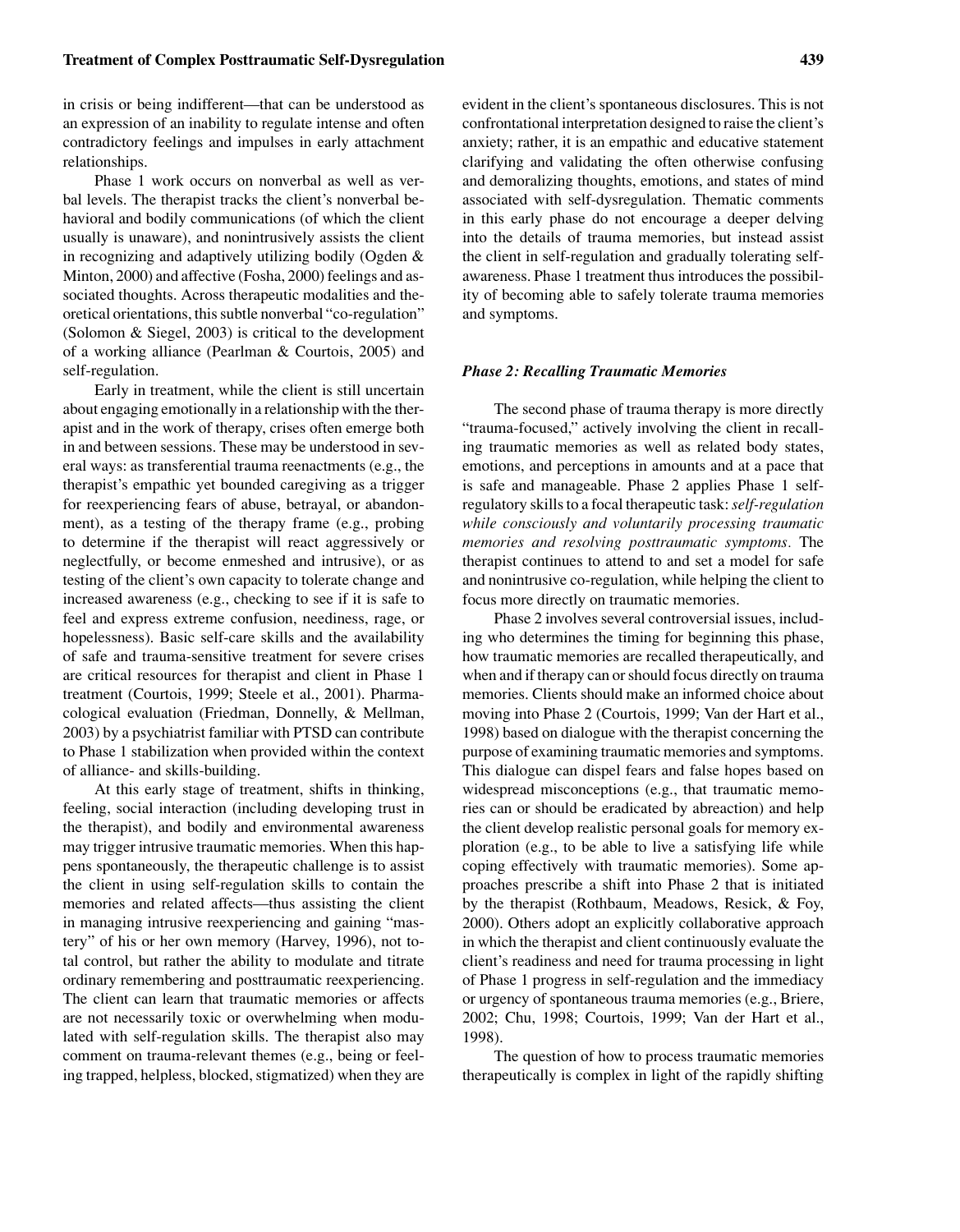evidence base concerning the neurobiology of trauma, cognition, memory, and emotion (Brown et al., 1998; Courtois, 1999; Ford, 2005; Solomon & Siegel, 2003). Treatment models that focus on fear as the core posttraumatic emotion rely upon repeated direct "exposure" to fear-evoking components of trauma memories to achieve habituation of fear responses (Rothbaum et al., 2000). Other models view fear as one of several key emotions that become linked to posttraumatic impairment through maladaptive, trauma-related beliefs. These models use traumatic memory recall more sparingly, with gradual increases in the intensity of emotional distress to focus on therapeutically challenging the fixed beliefs associated with traumatic memories (Briere, 2002; Resick, Nishith, Weaver, Astin, & Feuer, 2002). Models that view fragmentation of episodic memory as the core of posttraumatic impairment rely upon writing or telling the personal story as a means of gaining or regaining coherent narrative autobiographical memory (Courtois, 1999; Harvey, 1996; Van der Hart et al., 1998). These approaches are not necessarily incompatible; research on process and outcome in PTSD psychotherapy is too nascent to justify definitive evidence-based guidelines for therapeutic trauma memory work (Foa, Rothbaum, & Furr, 2003; Nishith, Resick, & Griffin, 2002). Therapists therefore must gauge and be prepared to flexibly revise their approach to assisting each client with trauma memory work based upon clinical assessment of the client's self-regulation both during and between therapy sessions.

Most often, Phase 2 is viewed as proceeding until PTSD symptoms become manageable (Brown et al., 1998; Chu, 1998; Courtois, 1999; Herman, 1992; Rothbaum et al., 2000; Van der Hart et al., 1998). As traumatic memories are reconstructed, affectively charged states of body and mind are not just expressed (abreaction), but consciously identified and reflectively processed. For example, traumatic grief often emerges due to awareness of profound loss (e.g., of childhood, of innocence, of trust, of relationships, of academic or other forms of achievement or success). Shame and rage may emerge if the survivor experienced disbelief, abandonment, betrayal, or punishment with abusive or neglecting caregivers or key support persons. Phase 2 work involves learning how to experience these intense affects and integrate them into conscious awareness, both in the here-and-now and in a progressively more complete narrative of one's past, present, and future.

Phase 2 does not necessarily involve repeated recollection of traumatic memories, but may alternatively take the form of interventions that assist the client in recognizing the "imprint" of past trauma in current experiences and posttraumatic symptoms. Because intrusive memories oc-

cur in and dramatically alter the meaning of ongoing life experiences, a careful therapeutic examination of current stressful events can be the basis for teaching clients how to become aware of unwanted memories in tolerable doses rather than simply trying unsuccessfully to avoid intrusive reexperiencing. The key to such a "present-centered" model of trauma processing is the provision of cognitive schemas and a practical vocabulary that enable clients to recognize the trauma imprint in current experiences while maintaining bodily and affective self-regulation.

#### *Phase 3: Enhancing Daily Living*

For many trauma survivors, developing or regaining a "normal life" and connecting with others in "normal relationships" are daunting challenges. This may be due to specific skills deficits, but also may be the result of having to prematurely develop and apply social and cognitive skills to the survival of traumatic experiences and their aftermath—rather than being able to acquire and utilize these skills in the course of ordinary psychosocial development. Phase 3 can involve some of the most difficult work (Van der Hart et al., 1998), but can also be enormously satisfying for the therapist and client alike (Herman, 1992), as it is the culmination and application of the work of the previous two phases. In this phase, the quality and balance of the client's life (i.e., work, play, rest, relationships) is the focus. Self-management skills taught in Phase 1 (Linehan et al., 1994) can be refined, strengthened, and more broadly applied in Phase 3.

Phase 3 frequently involves intensive work on a profound difficulty in knowing what to hope for or expect from life, and a fear of change (Steele et al., 2001, 2004). Self-dysregulation often becomes a "normal" state of body, mind, and living, and as such can serve as a baseline for defining what to expect and hope for in life. A "normal" life can be a double-edged sword, bringing with it heightened joy and excitement with each new gain and positive experience, and simultaneously, strong feelings of grief and anger concerning the loss and struggle that posttraumatic dysregulation has caused. As a result, any deviation from the familiar can be terrifying, leading to a monotonous and restricted lifestyle interspersed with periods of chaos. Regaining self-regulation can involve fear of *any* change (Steele et al., 2001, 2004; Van der Hart et al., 1998), whether internal or external. As one incest survivor described it: "When my father started having sex with me, *everything* changed. Change to me represents the most awful thing that could happen. Sex hurt, so change will hurt."

Therefore, Phase 3 focuses on fine-tuning the selfregulatory skills developed in Phase 1 and the conscious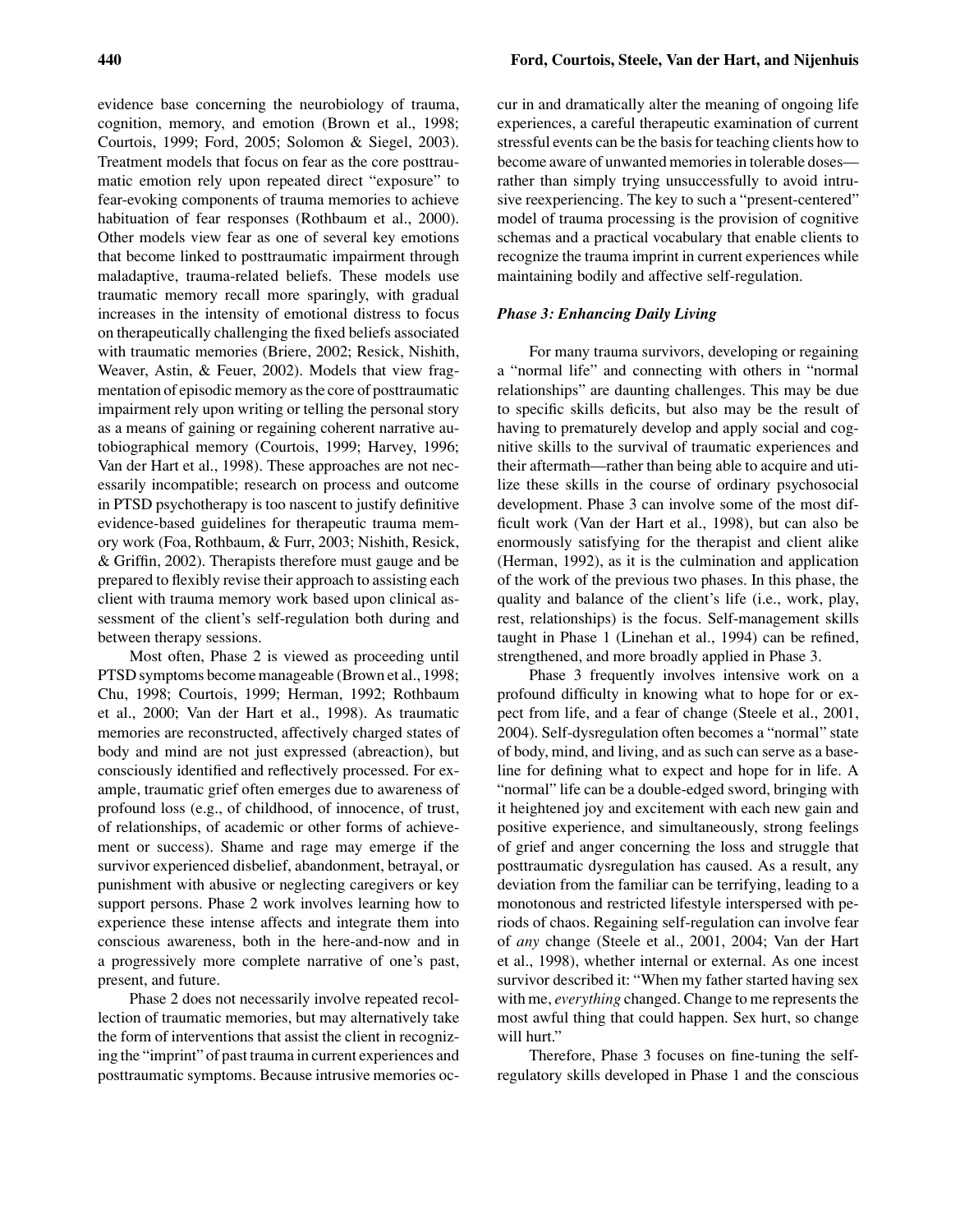understanding of the impact of past traumatic experiences developed in Phase 2, applying these skills and understandings to address problems and derive satisfaction in daily life. The goal is for the client to acquire experiential evidence of safety and empowerment, and to thus to gradually replace constricted or self-defeating beliefs, schema, and goals that have resulted in a constricted lifestyle with a more flexible, specific, and self-enhancing personal framework. Thus, a crucial agenda in Phase 3 is to gradually assist the client in reexamining the changes that she or he has been able to make in Phases 1 and 2, activities that involved safely expanding her or his range of awareness, emotion, beliefs, activities, and interpersonal relationships. This reevaluation should include thoroughgoing consideration of the actual (vs. anticipated) risks and costs of each change, as well as its benefits. It also should focus on the client's decisions, including choices to refrain from changing until ready (or to pull back from changes when frightened or overwhelmed), to underscore the client's sense of self-control. The goal is to enhance the client's capacity to simultaneously feel in control of her or his own perceptions, emotions, thoughts, goals, decisions, and actions, while recognizing and managing intense dysregulated feelings, impulses, and thoughts.

In Phase 3, the therapist continues to facilitate relational learning by modeling and providing guidance in repairing breaches in the patient–therapist relationship, such that the client experientially comes to understand that relationships can be preserved or can be regained when the therapist (or others) commits empathic errors (i.e., fails to mirror the client's needs or emotions, or fails to live up to the client's idealizations). This also involves developing ways of approaching relationships in a graduated manner using the coping and emotion processing skills learned in treatment to understand (Ford, 2005) and manage the posttraumatic distress associated with ordinary glitches and difficulties that arise within normal intimate relationships *in the present.*

# **Treatment Principles Throughout Phase-Oriented Treatment**

Across all phases of therapy, several technical precautions are generally recommended to maximize safety, trauma processing, and reintegration (Briere, 2002; Chu, 1998; Courtois, 1999; Harvey, 1995; Herman, 1992; Pearlman & Courtois, 2005; Steele et al., 2001, 2004; Van der Hart et al., 1998). These precautions hold true for psychotherapy in general, but require adaptation to address the specific issues involved in complex posttraumatic self-dysregulation.

First, *treatment must enhance the client's ability to manage extreme arousal states.* Effective treatment assists the client in self-monitoring arousal states, clarifying perceptions and thoughts, labeling emotions, and carrying through decisions that result in actions which prevent or manage the extremes of hyperarousal (e.g., panic, impulsive risk-taking, rage, structural dissociation) or hypoarousal (e.g., emotional numbing, relational detachment, exhaustion, paralysis, hopelessness) that are associated with complex traumatic stress disorders.

Second, *treatment should enhance the client's sense of personal control and self-efficacy.* Developmentally adverse interpersonal trauma fundamentally interferes with the acquisition of a sense of personal control and selfefficacy (Solomon & Siegel, 2003). In Phases 1 and 3, particular attention needs to be paid to assisting clients in simply recognizing ways that they are (or can be) personally and interpersonally effective and able to safely feel a sense of pride and confidence without being overwhelmed by negative emotions (e.g., fear, shame). In Phase 2, trauma processing and narrative reconstruction must be timed and structured to support the client's ability to not only tolerate trauma memories or symptoms but also to gain a sense of self-efficacy and a coherent life story that encompasses success and growth and as well as trauma and decline.

Third, *treatment must assist the client in maintaining an adequate level of functioning consistent with her or his past and current lifestyle and circumstances.* At no point should therapy substitute for a "life worth living" (Linehan et al., 1994), nor be a direct precipitant of—or a form of tacit collusion with—a view of the client as permanently damaged (Van der Kolk et al., 2005). Empathizing with the client's struggle with fundamentally altered self-perceptions is done in the service of growth, not to confirm or reify a sense of disability. By helping the client experience and work through painful emotions, traumatic memories, and fundamentally altered beliefs about self, others, and life meaning, therapy bolsters functionality by enhancing the client's internal and external resources (Herman, 1992). However, functionality may be reduced temporarily at critical junctures in therapy (Jehu, 1989) when the client is grappling with the challenges posed by personal safety (Phase 1), traumatic memories and related symptoms (Phase 2), and relationships and life pursuits (Phase 3).

Fourth, *treatment must enhance the client's ability to approach and master rather than avoid experiences (internal bodily–affective states as well as external events) that trigger intrusive reexperiencing, emotional numbing, and hyperarousal or hypoarousal.* Avoidance is a hallmark of traumatic stress disorders, and resolving avoidance is a benchmark for successful treatment. However, avoidance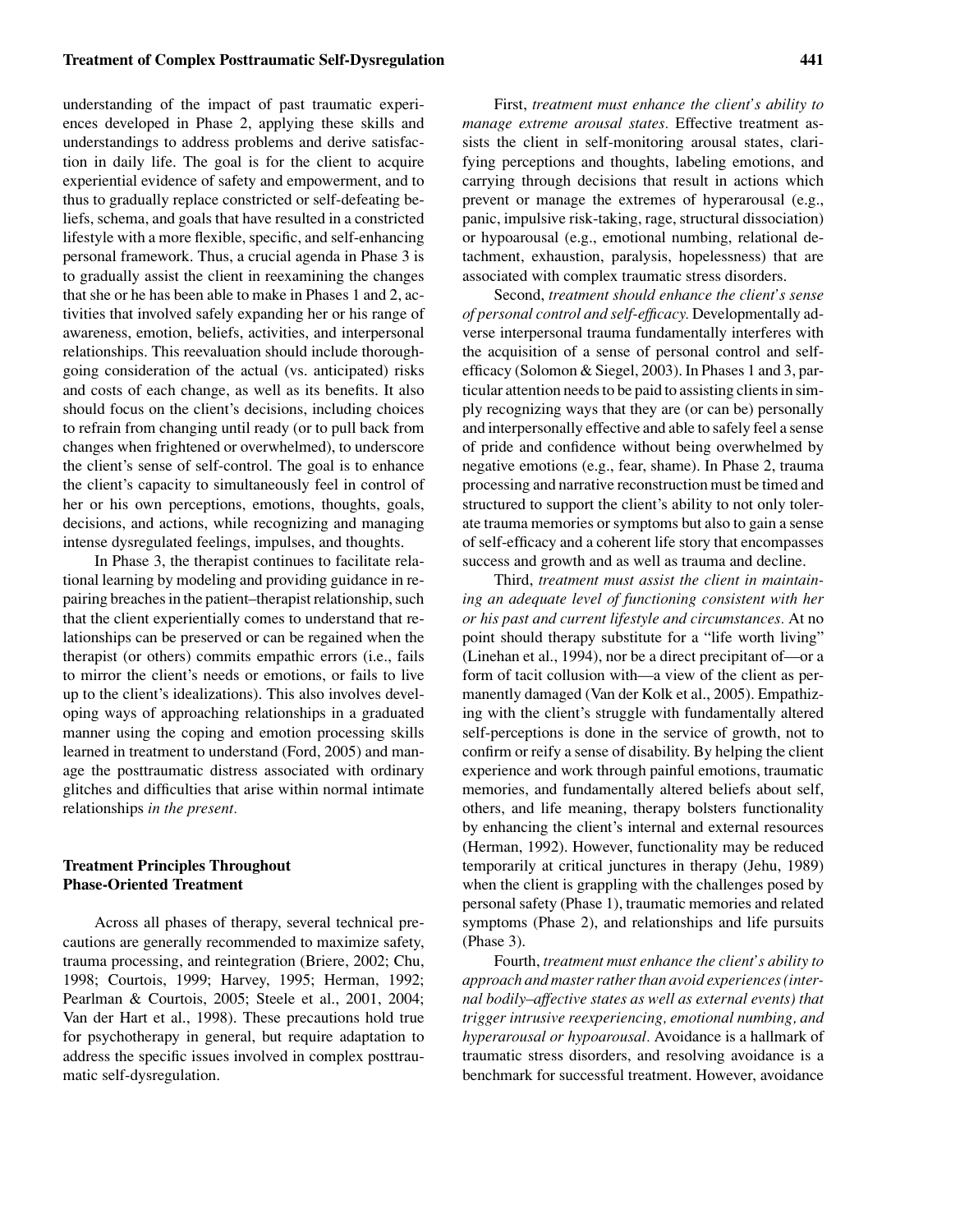**442 Ford, Courtois, Steele, Van der Hart, and Nijenhuis**

may be driven by a healthy motivation to survive overwhelming experiences—and only becomes problematic when it is automatic and opaque to the survivor. Mastering avoidance and developing ways of actively engaging in both positive and negative experiences and memories requires growth in the form of a shift from automaticity and reactivity to conscious self-regulation (Ford, 2005). A fundamental challenge in all three phases of trauma treatment, therefore, is to help the client become progressively more able to recognize the subtle and obvious ways in which she or he copes with actual or anticipated danger or distress by avoidance—and then to identify safety signals that can help the client to modulate anxiety and use more effective coping tactics (Ford, 2005).

Fifth, *therapists must be aware of and effectively manage clients' transferential reactions and countertransference.* Transference and countertransference can be understood as the result of fear or other intense emotions exceeding a person's capacity to engage or modulate activation, or when biological, psychic, or relational stimulation exceed the person's capacity to develop a coherent integrative understanding and strategy for adaptive action. Self-dysregulation can complicate or alter the specific themes that arise in transference or countertransference, requiring the therapist to consciously model and utilize self-regulatory skills to manage her or his own secondary or vicarious trauma reactions (Pearlman & Courtois, 2005), while primarily focusing on the client to provide a secure emotional presence and reliable therapeutic boundaries.

## **Treatment Models for Complex Self-Dysregulation**

Several manualized treatment models have been developed or adapted for the treatment of posttraumatic selfdysregulation and subjected to open trial studies or preliminary randomized trials.

#### *Cognitive–Behavioral Therapy*

Several cognitive–behavioral therapy (CBT) models have been adapted to address the challenge articulated by Rothbaum and colleagues (2000): "Some trauma survivors are reluctant to confront trauma memories and to tolerate the high anxiety and temporarily increased symptoms that sometimes accompany exposure" (pp. 78–79). Some CBT models prepare clients with severe self-regulatory impairments for traumatic memory recall, while others address PTSD symptoms and selfdysregulation without memory work.

*Cognitive-Behavioral Therapy for Women With PTSD Secondary to Childhood Sexual Abuse*(CBT-CSA; McDonagh-Coyle et al., 2005) is a 14-session intervention adapted from exposure-oriented CBT originally developed for rape survivors. In a randomized trial, CBT-CSA was more effective than a wait-list control condition or a social support and problem-solving skills therapy (present-centered therapy, PCT; see below) in improving PTSD symptoms and self-dysregulation (e.g., anger, dissociation, trauma-related beliefs) at 6- and 12 month follow-ups. However, CBT-CSA had a high (43%) dropout rate in this study, and treatment outcomes for noncompleters were not assessed.

*Cognitive Processing Therapy* (CPT, Resick et al., 2002) is a 6-week 12-session manualized individual therapy designed to modify trauma-related beliefs with briefer and more titrated traumatic memory recall work than exposure-based CBT. Cognitive processing therapy provides PTSD education, two sessions of modified intensive traumatic memory recall (i.e., review of the client's written account of a traumatic rape), and reexamination of trauma-related beliefs via Socratic questioning focused on themes such as safety, trust, power, and intimacy. Results of a randomized trial with 121 female rape survivors assigned to either CPT or an exposure-based CBT showed the two treatments to be comparable in achieving clinically significant reductions in PTSD and improved selfregulation—with CPT superior in reducing two of four guilt subscales. Dropout rates were comparable in both treatments (27%). Almost half (41%) of the study sample reported childhood sexual abuse histories, and subsequent analyses demonstrated that, compared to women with no history of childhood sexual abuse, these women had more severe self-regulatory problems before treatment but were equally able to benefit from either CPT or the exposurebased CBT (Resick, Nishith, & Griffin, 2003). Cognitive processing therapy has been adapted for women survivors of childhood sexual abuse (CPT-SA) in a manualized 17 session protocol that was found to be superior to a minimal attention control condition in reducing trauma-related beliefs and PTSD symptoms in a quasi-experimental study (Owens, Pike, & Chard, 2001).

*Skills Training in Affect and Interpersonal Regulation With Modified Prolonged Exposure* (STAIR-MPE; Cloitre, Koenen, Cohen, & Han, 2002) is a 16-session manualized one-to-one psychotherapy intervention constructed to address Phase 1 treatment by first providing eight sessions to teach skills for mood regulation, distress tolerance, and emotion management in interpersonal contexts. The final eight sessions address Phase 2 treatment through a CBT traumatic memory exposure intervention modified to prevent cognitive or affective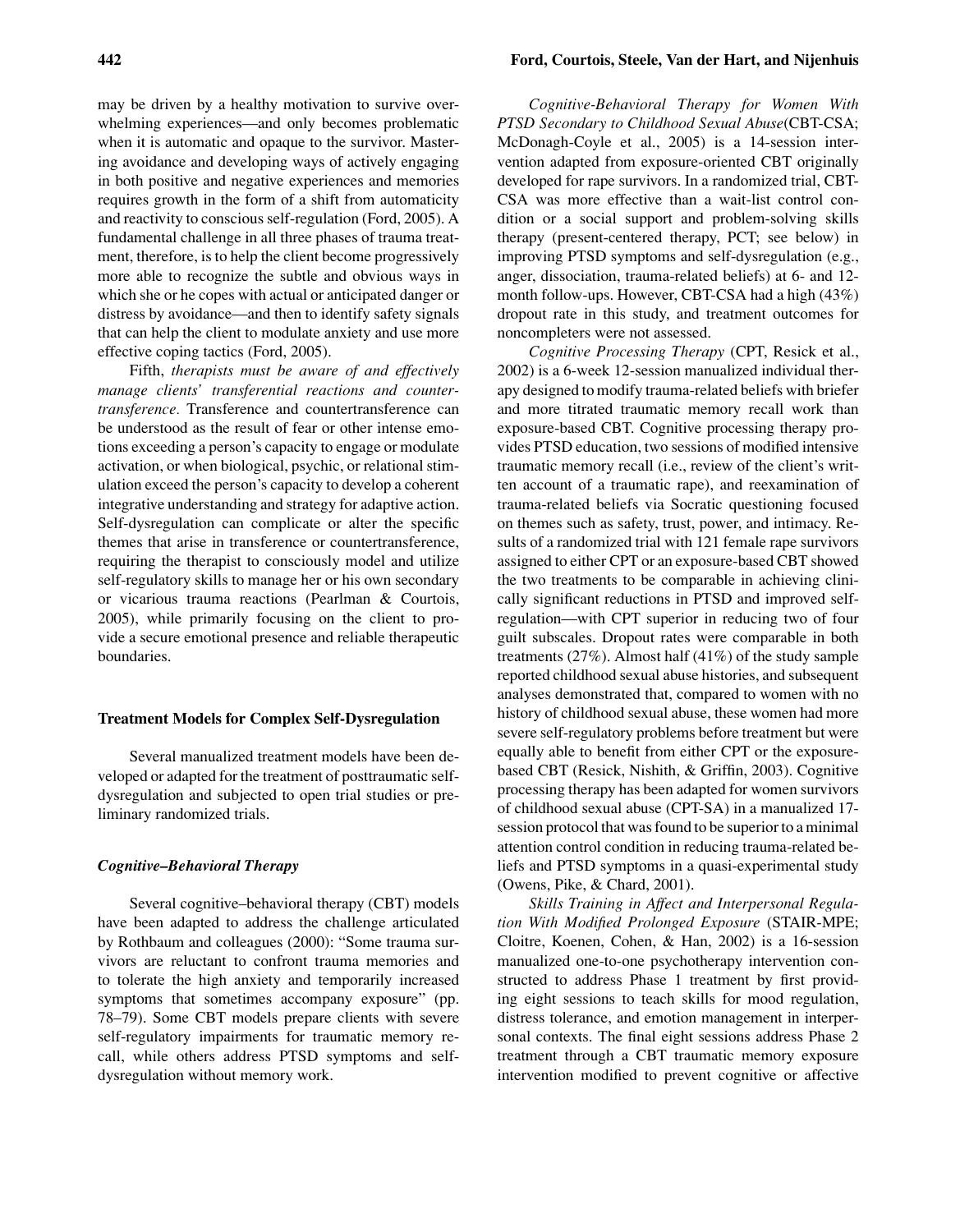dysregulation. In the first randomized clinical trial of a phase-based trauma treatment, STAIR-MPE resulted in enhanced mood regulation and reduced severity of interpersonal problems and PTSD symptoms for women CSA survivors (Cloitre et al., 2002). Self-regulatory functioning improved following the first eight sessions, but PTSD symptom improvement occurred only after the second set of eight sessions focused on traumatic memory "exposure" work. Dropout rates were low (*<* 15%), suggesting the importance of a phase-based approach in which selfregulatory capabilities are bolstered before trauma memory work is done.

Adaptations of CBT have been developed for three clinical populations most of whose members have trauma histories, many of whom have co-occurring chronic PTSD and self-regulation problems. *Dialectic Behavior Therapy* (DBT; Linehan et al., 1994) was developed for adults with parasuicidal borderline personality disorder. Dialectic behavior therapy is a 24-session combined group education and individual psychotherapy intervention that teaches four skill sets: distress tolerance, affect regulation, interpersonal effectiveness, and mindfulness. Two controlled trials of DBT show reductions in self-injurious behavior and dysfunctional interpersonal beliefs (Linehan et al., 1994) and binge eating (Telch, Agras, & Linehan, 2001). Given the high prevalence of chronic trauma exposure among suicidal adults and borderline personality disorder patients, DBT has been conceptualized as a Phase 1 trauma therapy approach that addresses safety, stability, self-regulation, and therapy engagement.

Najavits (2002) developed a manualized group CBT for women or adolescent girls with comorbid PTSD and substance abuse: *Seeking Safety.* Seeking Safety teaches more than 80 "safe coping skills" (e.g., grounding detachment from distressing affects and counteracting dissociation; assertiveness; self-monitoring; healthy selfnurturing; asking for help; time management). Similar to CPT, Seeking Safety challenges fixed beliefs, including those related to either or both PTSD and addiction. Seeking Safety does not involve any trauma memory recall work whatsoever, instead teaching skills for managing traumatic stress and co-occurring addiction symptoms. An open trial assessing women who completed Seeking Safety showed evidence of clinically significant changes in addiction and PTSD severity comparable to those with a relapse prevention intervention and superior to addiction treatment as usual, as well as of greater change in anxiety, depression, hostility, suicidality, and interpersonal problems than either relapse prevention or treatment as usual (Najavits, 2002).

Two approaches to CBT for comorbid PTSD and substance abuse include exposure-based trauma memory work. Triffleman (2003) developed the 40-session *Assisted Recovery from Trauma and Substance Use Disorders* (ARTS) as an adaptation of a briefer intervention that had reported evidence of positive outcomes for completers, but a high (*>*60%) dropout rate (Brady, Dansky, Back, Foa, & Carroll, 2001). The ARTS program teaches self-regulatory and relapse prevention skills prior to doing traumatic memory exposure work. *Transcend* (Donovan, Padin-Rivera, & Kowaliw, 2001) is a 12-week group therapy that conducts PTSD education, self-management skill training, cognitive restructuring, and one session of trauma memory recall. Transcend demonstrated clinically significant reductions in PTSD and substance use that were sustained at 6- and 12-month follow-ups with military veterans.

## *Interpersonal Self-Regulation and Affect Regulation Therapy Models*

Other interventions specifically address posttraumatic self-dysregulation by enhancing interpersonal functioning and affect regulation (Alexander & Anderson, 1994; Cloitre & Koenen, 2001; Fonagy, 1998; Fosha, 2001). Despite some overlap in technique and focus with CBT, these interpersonal self-regulation and affect regulation therapies (IAT) differ from CBT in three key ways. First, IATs teach specific skills for social problem solving and affect regulation, rather than the cognitive reevaluation and stress or fear management skills emphasized in CBT. Second, IATs use both current stressor experiences and memories of past traumas as a vehicle for examining and changing problematic interpersonal decisions and emotions (e.g., guilt, shame, anger, complicated grief), in contrast to CBT's focus on modifying distorted beliefs and reducing fear and anxiety. Third, IAT therapists intentionally address therapeutic attachment as a stategy to enhance client self-regulation. The line between CBT and IAT is not always clear, especially in adaptations of CBT that emphasize affect regulation and interpersonal skills (e.g., STAIR-PE, CPT, Seeking Safety).

The *Trauma Recovery and Empowerment Model* (TREM; Fallot & Harris, 2002) is a group psychoeducational intervention initially designed for women with co-occurring major mental illness and PTSD, and subsequently adapted for men with severe mental illness, women with severe addictive disorders and histories of victimization, and adolescent girls with addictive or psychiatric disorders. The trauma recovery and empowerment model focuses initially on the survivor's personal and relational experience to facilitate the reinstatement of psychosocial and psychosexual development that was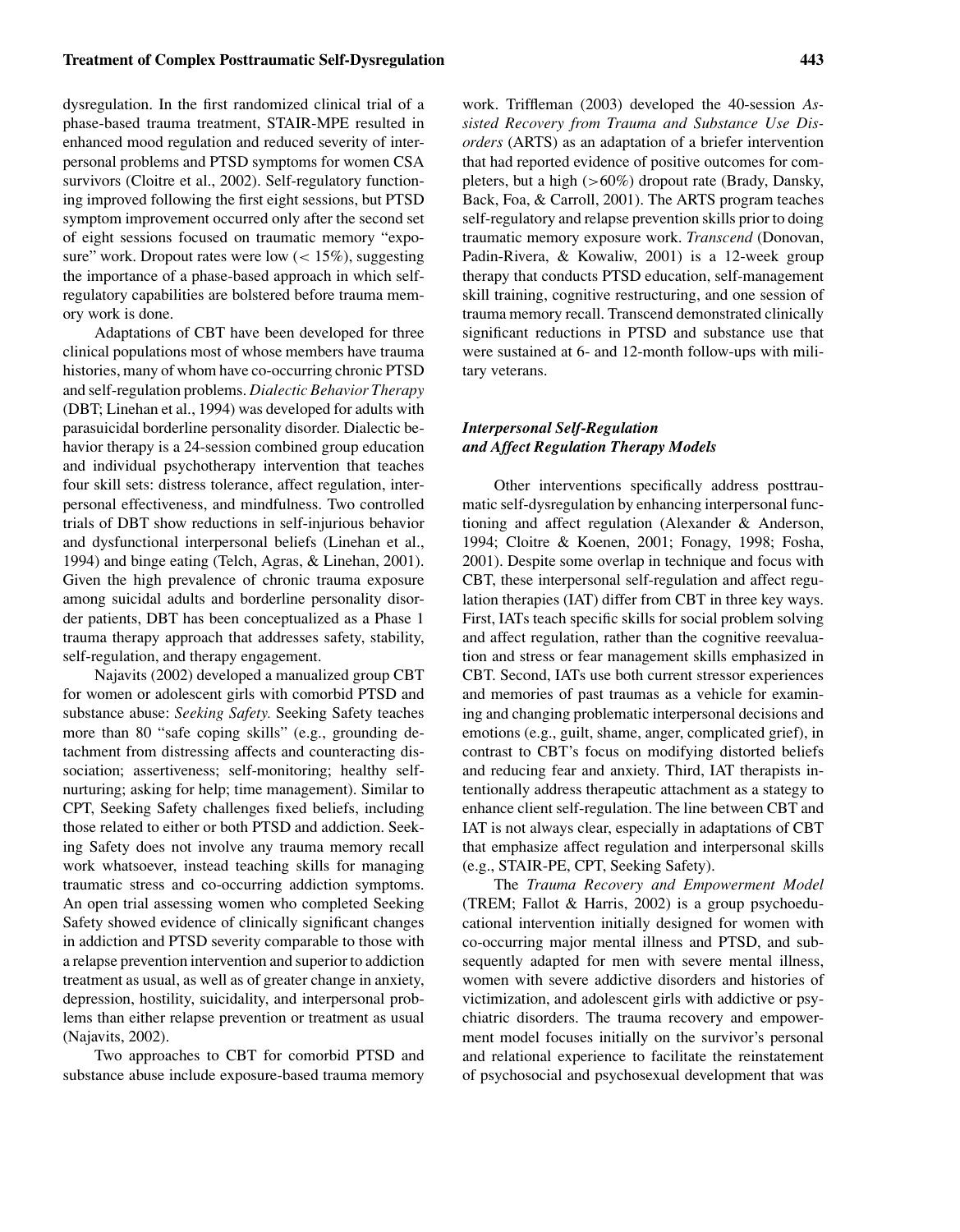interrupted by adversity (e.g., family and community poverty, racism, mental illness) and trauma. The model then provides a supportive (gender-separated) group milieu in which each survivor can disclose memories of trauma while reintegrating those memories into a personal life narrative. Field testing with men and women with severe mental illness indicates that TREM is associated with clinicially significant reductions in PTSD and improvements in self- regulation and social adjustment.

*Present Centered Therapy* (PCT; McDonagh-Coyle et al., 2005) and *Present-Focused Group Therapy* (PFGT; Spiegel, Classen, Thurston, & Butler, 2004) are, respectively, individual and group interventions designed to reduce PTSD and self-regulatory problems by enhancing social problem solving skills and awareness of the relationship of PTSD symptoms to risky or problematic relationship choices. Both PCT and PGFT have adapted features of interpersonal therapy, which was developed to treat depression and has been applied to the treatment of traumatic grief (Shear et al., 2001) but not to posttraumatic self-dysregulation. In the randomized trial by McDonagh-Coyle and colleagues, PCT had a low (*<*10%) dropout rate and was comparable to CBT-CSA and superior to a wait-list condition in posttreatment reductions of PTSD and affect dysregulation. In a pilot study, PFGT achieved clinically significant reductions in PTSD, risky sexual or drug use behavior, and sexual revictimization, and improved interpersonal functioning (Spiegel et al., 2004).

*Trauma-Focused Group Therapy* (TFGT; Spiegel et al., 2004) and *Emotion Focused Therapy* (EFT; Paivio & Nieuwenhuis, 2001) are, respectively, group and individual treatments that adapt existential and gestalt therapy modalities to enhance trauma survivors' ability to recognize, express, and overcome the negative emotions and intrusive memories of childhood abuse. Emotion focused therapy emphasizes emotion awareness as an alternative to posttraumatic emotional avoidance and numbing, using the recall of trauma memories and current trauma-related stressor events as a vehicle for accessing and learning to manage negative affects. In a randomized study with adult survivors of child abuse, EFT was superior to a wait-list condition, with evidence of clinically significant reductions in negative emotions, PTSD, and psychiatric symptoms, and improvement interpersonal orientation (Paivio & Nieuwenhuis, 2001). Trauma-focused group therapy is designed to increase awareness of and enhance skills for integrating emotions that have been fragmented, dissociated, or numbed due to trauma. A pilot study indicated that TFGT was associated with clinically significant reductions in PTSD, risky sexual or drug use behavior, and sexual revictimization, and improved interpersonal functioning (Spiegel et al., 2004).

## **Conclusion**

Several manualized interventions for the treatment of posttraumatic self-dysregulation have been developed and appear promising in clinical application and early clinical trial scientific findings. These interventions have adapted features of cognitive–behavioral (CBT) and interpersonal–affect regulation (IAT) therapy modalities that previously were found to be effective in the treatment of PTSD and psychiatric disorders that co-occur with PTSD (e.g., depression, substance abuse). Both CBT and IAT interventions consistently use a phase-oriented approach, emphasizing Phase 1 work on skills for selfregulation as a precondition to therapeutic disclosure of traumatic memories (whether via purposive "exposure" exercises, or by reexamination of the personal meaning and effects on emotion and relationships of intrusive trauma reexperiencing symptoms).

As a corollary of the focus on posttraumatic selfdysregulation, an important unanswered question requiring scientific study is whether there is a way to reliably and validly determine when a survivor with self-regulatory impairments has achieved sufficient self-regulatory competence to be able to both safely and beneficially engage in Phase 2 trauma-focused work. At present, therapists must rely upon an assessment of key risk factors known to be related to safety (e.g., suicidality, risky behaviors, affect lability, involvement in dangerous relationships, substance use), but how to predict when or if a survivor can safely and beneficially sustain engagement in Phase 2 treatment based on different degrees or acuity or severity of even these high profile factors is not known. The predictive value of self-regulatory capacities per se (e.g., object relations, affect regulation skills; Ford et al., 1997; Ford & Kidd, 1998) as indicators for Phase 2 treatment also requires replication and cross-validation with a variety of clinical populations and alternative therapeutic modalities.

There is much overlap both within and across the two major domains of therapies for posttraumatic selfdysregulation, as well as between these treatments and the better-established therapies for PTSD per se*.* Given the evidence that CBT interventions designed for rape survivors are helpful for the 57–73% of female survivors of childhood sexual abuse who complete treatment (McDonagh-Coyle et al., 2005; Resick et al., 2002), it will be important to study when, for whom, and how to provide these efficient and potentially efficacious interventions so as to hasten the recovery of as many trauma survivors as possible without inadvertently causing harm. Given the lower dropout rate attained by Resick and colleagues (2002) compared to that by McDonagh et al. (2005), one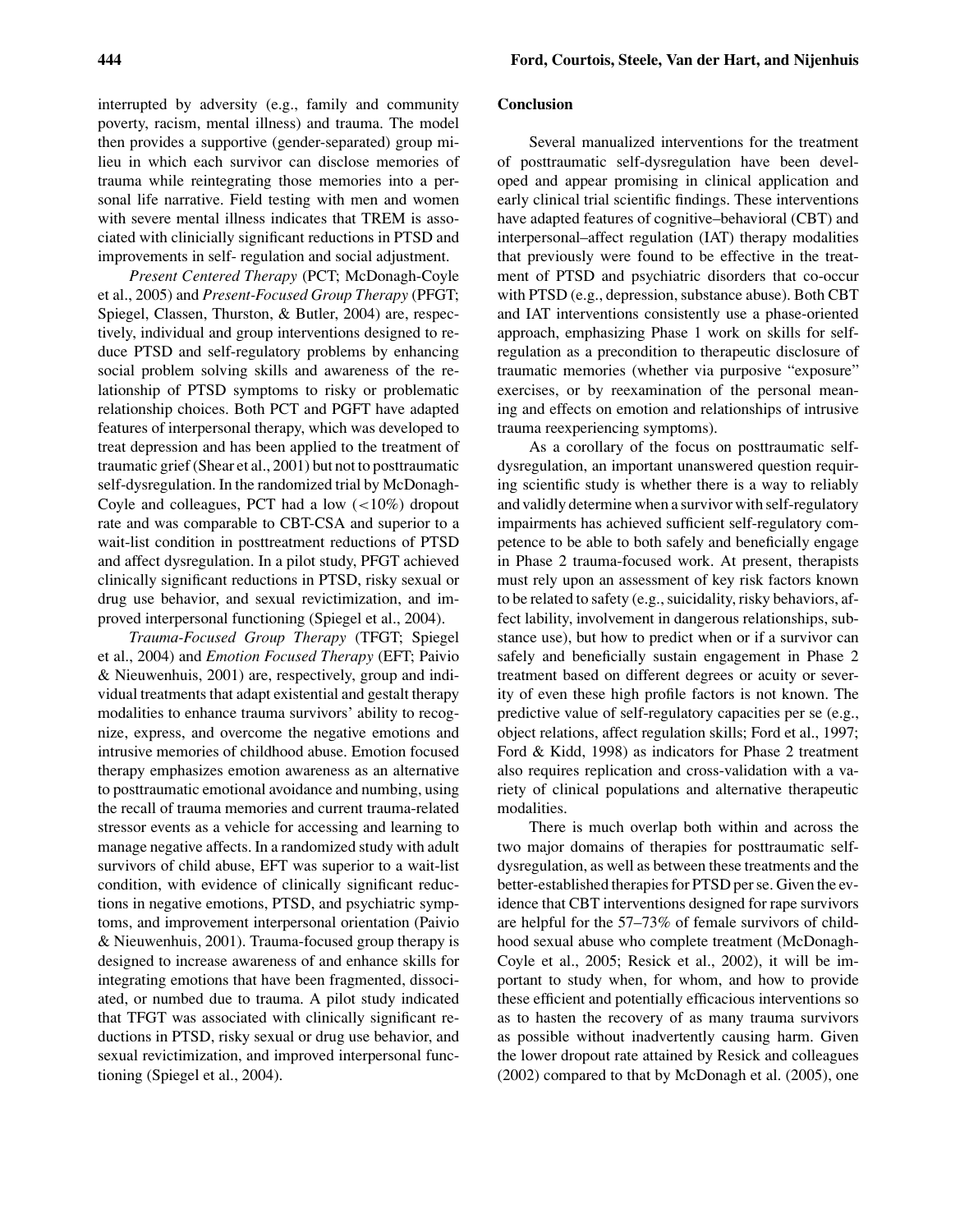possibility that should be addressed is that trauma-focused CBT may be particularly helpful and best tolerated if a specific adult traumatic insult is the initial focus. Exposure-based CBT focused on more distal childhood traumas may inadvertently lead to problems with affect and information processing due to the greater compromise in these capacities associated with childhood (and therefore with attempts to recall memories of oneself that are not only traumatic but also from a developmental period when these capacities are formative and not bolstered by adult adaptations).

Based on promising controlled (Cloitre et al., 2002; Paivio & Nieuwenhuis, 2001; Resick et al., 2002) and open (Donovan et al., 2001; Spiegel et al., 2004; Triffleman, 2003) trial findings for interventions that carefully prepare chronically dysregulated survivors with selfregulatory and interpersonal skills, it also is possible that sufficient preparation can make Phase 2 traumatic memory work safe and beneficial for most if not all such individuals. However, the approach taken to Phase 2 traumatic memory work by these interventions also tends to be more gradual and more focused on sustaining self-regulation than that often described in CBT for PTSD (Rothbaum et al., 2000). It may be for some clients that no amount of work to maintain and strengthen self-regulatory capacities is sufficient to prepare them for Phase 2 interventions. The psychic and somatic integrity of the person should never be compromised by attempts at the mastery of traumatic memories. No treatment for trauma survivors fails to acknowledge the primacy of the survivor's integrity, but the priority of that first principle requires vigilant attention in the delicate second phase of therapy.

Although more limited in scope and empirical grounding, preliminary evidence concerning the benefits of interventions for chronic complex PTSD and cooccurring disorders that do not directly prescribe traumatic memory work suggests that Phase 2 may not necessarily require directed exploration of traumatic memories (Fallot & Harris, 2002; McDonagh-Coyle et al., in press; Najavits, 2002; Spiegel et al., 2004). Interventions that focus on current adjustment can help survivors to understand and manage PTSD and comorbid symptoms and posttraumatic self-dysregulation, particularly if education clearly links these problems in current functioning with the biological and psychosocial adaptations necessary to survive trauma (Ford, 2005). The skills needed to manage current impairments may also serve as a "tool kit" that survivors can use, should they choose to disclose and reexamine traumatic memories—or as a way to be more cognitively and affectively aware of intrusive traumatic memories and thus to address core avoidance. Research is needed to determine when, for whom, and how such a "present-centered" approach to trauma-focused therapy will be effective, as opposed to therapy that directly prescribes traumatic memory work. At present, we simply do not have sufficient scientific or clinical evidence to determine whether it is necessary to directly address traumatic memories for PTSD treatment to be effective.

While the importance of a working alliance grounded in collaborative client-therapist decision-making and the enhancement of client resources and resilience through education and skills is dealt with more extensively elsewhere (Pearlman & Courtois, this issue), it is important to note that research defining the nature, longitudinal course across the phases of therapy, and relationship to PTSD treatment outcomes (for survivors with or without posttraumatic self-dysregulation) is almost nonexistent. Phase 1 engagement, Phase 2 retention and gains, and Phase 3 application and integration all depend, in theory, upon not only technique but also a therapeutic alliance. A collaborative working alliance may depend upon the therapist's ability to assist the survivor with self-regulatory crises that are likely to cause a breach in the survivor's sense of trust, commitment, and hope. Thus, the focus on self-regulatory skills adopted by the therapies discussed in this paper may provide both a renewed incentive and an operational roadmap for research on the nature and role of the working alliance in trauma therapy.

A focus on self-dysregulation also is a reminder of the need for clear operational definitions of the core constructs within the domain of self-regulation (e.g., affect regulation, interpersonal problem solving, object relations). To treat posttraumatic self-dysregulation it is necessary to know what exactly self-dysregulation is and how it is associated with trauma and PTSD. It also is imperative to know what self-dysregulation is *not,* in order to not over-inclusively define all problems associated with certain types of traumatic stressors or developmental epochs as forms of posttraumatic self-dysregulation. Dismantling of the concepts of self-regulation and dysregulation is needed both in theory and in empirical research (Ford, 2005) for trauma therapists to know what they are treating in addition to PTSD and its co-occurring disorders and impairments. In so doing, clinical researchers will be able to develop clearer theoretical models and empirical studies testing the nature of the relationship between PTSD and self-dysregulation, as well as between recovery from or prevention of PTSD and enhancement of self-regulation. Such studies must address several key unanswered questions, including whether treating PTSD per se is necessary or sufficient to achieve improvements in posttraumatic self-dysregulation, and whether (and when, how, and for whom) enhancing self-regulation can remediate or reduce the severity of PTSD.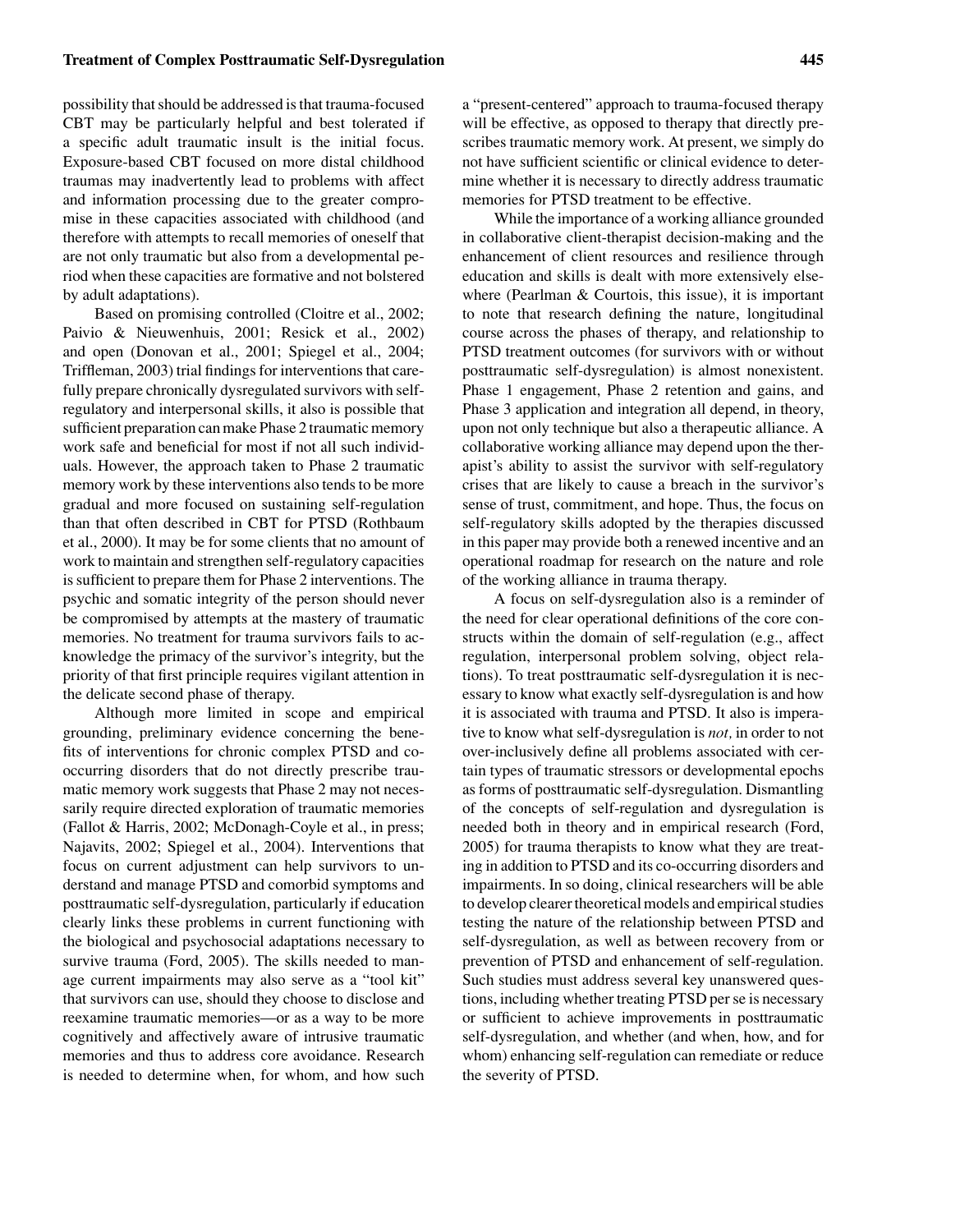Continued clinical innovation and rigorous scientific research clearly are needed to determine not only the most effective methods for the treatment of posttraumatic selfdysregulation, but also strategies for matching and staging of therapeutic interventions over the course of treatment to safely and beneficially promote self-regulation, symptom management, and quality of life for the diverse individuals who suffer complex traumatic stress disorders. Fewer than 20 clinical trials and fewer than 10 studies examining the process of therapy and change have been reported for "uncomplicated PTSD" (Foa, Keane, & Friedman, 2000; Nishith, Resick, & Griffin, 2002), so it is understandable that the evidence base is just beginning to evolve for posttraumatic self-dysregulation. We hope this overview of the phase-oriented model and of emerging therapies for self-regulatory sequelae of trauma will encourage the development of increasingly integrative and effective trauma treatments.

#### **Acknowledgment**

The research and writing of this paper was supported in part by a grant to the first author from the National Institute for Mental Health (K23 MH01889–01A).

## **References**

- Alexander, P.C., & Anderson, C.L. (1994). An attachment approach to psychotherapy with the incest survivor. Psychotherapy, 31, 665– 675.
- Brady, K.T., Dansky, B.S., Back, S.E., Foa, E.B., & Carroll, K.M. (2001). Exposure therapy in the treatment of PTSD among cocainedependent individuals: Preliminary findings. Journal of Substance Abuse Treatment, 21, 47–54.
- Briere, J. (2002). Treating adult survivors of severe childhood abuse and neglect: Further development of an integrative model. In J. Myers, L. Berliner, J. Briere, C.Hendrix, T. Reid, & C. Jenny (Eds.), The APSAC handbook on child maltreatment (2nd ed., pp. 175–202). Newbury Park, CA: Sage.
- Brown, D., Scheflin, A., & Hammond, D. (1998). Memory, trauma treatment, and the law. New York: Norton.
- Chu, J.A. (1998). Rebuilding shattered lives: The responsible treatment of complex posttraumatic stress and dissociative disorders. New York: Guilford Press.
- Cloitre, M., & Koenen, K. (2001). The impact of borderline personality disorder on process group outcome among women with posttraumatic stress disorder related to childhood abuse. International Journal of Group Psychotherapy, 51, 379–398.
- Cloitre, M., Koenen, K., Cohen, L., & Han, H. (2002). Skills training in affective and interpersonal regulation followed by exposure. Journal of Consulting and Clinical Psychology, 70, 1067–1074.
- Courtois, C.A. (1999). Recollections of sexual abuse: Treatment principles and guidelines. New York: Norton.
- Donovan, B., Padin-Rivera, E., & Kowaliw, S. (2001). "Transcend": Initial outcomes from a posttraumatic stress disorder/substance abuse treatment program. Journal of Traumatic Stress, 14, 757–772.
- **446 Ford, Courtois, Steele, Van der Hart, and Nijenhuis**
	- Fallot, R., & Harris, M. (2002). The trauma recovery and empowerment model (TREM). Community Mental Health Journal, 38, 475–485.
	- Foa, E.B., Keane, T., & Friedman, M.J. (Eds.). (2000). Effective treatments for PTSD: Practice guidelines from the International Society for Traumatic Stress Studies. New York: Guilford.
	- Foa, E.B., Rothbaum, B.O., & Furr, J.M. (2003). Augmenting exposure therapy with other CBT procedures. Psychiatric Annals, 33, 47–53.
	- Fonagy, P. (1998). An attachment theory approach to the treatment of the difficult patient. Bulletin of the Menninger Clinic, 62, 147–169. Fosha, D. (2001). The dyadic regulation of affect. Journal of Clinical
	- Psychology, 57, 227–242. Ford, J.D. (2005). Treatment implications of altered neurobiology, affect regulation and information processing following child mal-
	- treatment. Psychiatric Annals, 35, 410–419. Ford, J.D., Fisher, P., & Larson, L. (1997). Object relations as a predictor
	- of treatment outcome with chronic PTSD. Journal of Consulting and Clinical Psychology, 65, 547–559.
	- Ford, J.D., & Kidd, P. (1998). Early childhood trauma and disorders of extreme stress as predictors of treatment outcome with chronic PTSD. Journal of Traumatic Stress, 18, 743–761.
	- Fosha, D. (2000). The transforming power of affect. New York: Basic Books.
	- Friedman, M.J., Donnelly, C., & Mellman, T. (2003). Pharmacotherapy for PTSD. Psychiatric Annals, 33, 57–62.
	- Gartner, R. (2000). Betrayed as boys: Psychodynamic treatment of sexually abused men. New York: Guilford.
	- Harvey, M. (1996). An ecological view of psychological trauma and trauma recovery. Journal of Traumatic Stress, 9, 3–23.
	- Herman, J.L. (1992). Trauma and recovery. New York: Basic Books.
	- Jehu, D. (1989). Mood disturbances among women clients sexually abused in childhood. Journal of Interpersonal Violence, 4, 164–184.
	- Linehan, M.M., Tutek, D., Heard, H., & Armstrong, H. (1994). Interpersonal outcome of cognitive behavioral treatment for chronically suicidal borderline patients. American Journal of Psychiatry, 151, 1771–1776.
	- McDonagh-Coyle, A., Friedman, M., McHugo, G., Ford, J.D., Mueser, K., Descamps, M., et al. (2005). Psychometric outcomes of a randomized clinical trial of psychotherapies for PTSD-SA. Journal of Consulting and Clinical Psychology, 73, 515–524.
	- Najavits, L. (2002). Seeking Safety. New York: Guilford.
	- Nishith, P., Resick, P., & Griffin, M. (2002). Pattern of change in prolonged exposure and cognitive-processing therapy for female rape victims with posttraumatic stress disorder. Journal of Consulting and Clinical Psychology, 70, 880–886.
	- Ogden, P., & Minton, K. (2000). Sensorimotor psychotherapy. Traumatology, 6, 149–173.
	- Owens, G., Pike, J., & Chard, K. (2001). Treatment effects of cognitive processing therapy on cognitive distortions of female child sexual abuse survivors. Behavior Therapy, 32, 413–424.
	- Paivio, S.C., & Nieuwenhuis, J.A. (2001). Efficacy of emotion focused therapy for adult survivors of child abuse: A preliminary study. Journal of Traumatic Stress, 14, 115–133.
	- Pearlman, L.A., & Courtois, C.A. (2005). Clinical applications of the attachment framework: Relational treatment of complex trauma. Journal of Traumatic Stress, 18, 449–459.
	- Resick, P., Nishith, P., & Griffin, M. (2003). How well does cognitive– behavioral therapy treat symptoms of complex PTSD?: An examination of child sexual abuse survivors within a clinical trial. CNS Spectums, 8, 340–342, 351–355.
	- Resick, P., Nishith, P., Weaver, T., Astin, M., & Feuer, C. (2002). A comparison of cognitive-processing therapy with prolonged exposure and a waiting condition for the treatment of chronic PTSD in female rape victims. Journal of Consulting and Clinical Psychology, 15, 321–330.
	- Rothbaum, B., Meadows, E., Resick, P., & Foy, D. (2000). Cognitive– behavioral therapy. In E. Foa, T. Keane, & M. Friedman (Eds.), Effective treatments for PTSD: Practice guidelines from the International Society for Traumatic Stress Studies (pp. 60–83). New York: Guilford.